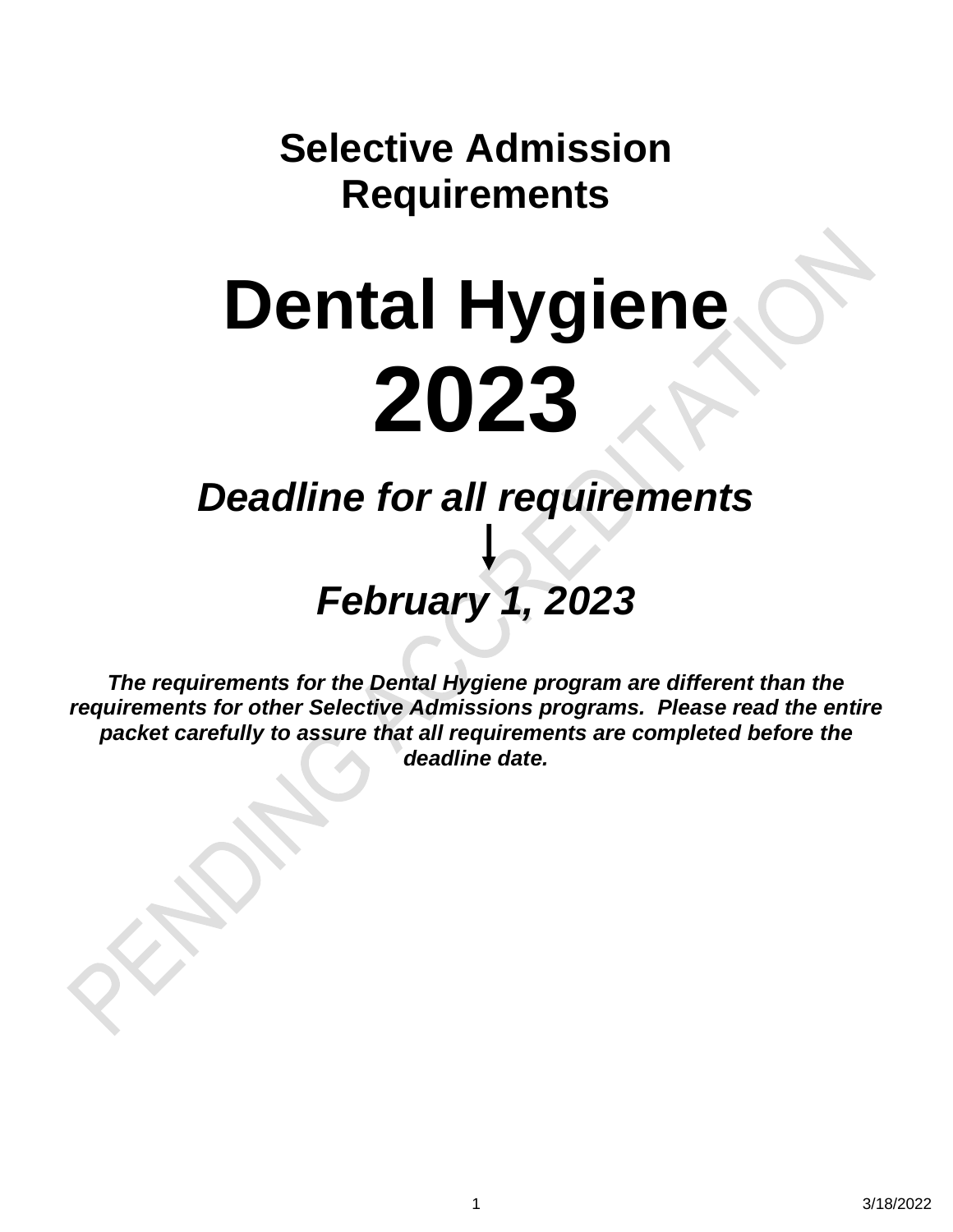#### **MACOMB COMMUNITY COLLEGE SELECTIVE ADMISSION REQUIREMENTS Fall 2023 Pending Accreditation Approval**

#### **Deadline for ALL requirements is February 1, 2023**

To be considered for admission to the DENTAL HYGIENE program, applicants are required to complete ALL requirements. All appropriate documentation must be on file with the Records and Registration Office by **February 1, 2023,** for the Dental Hygiene program that begins Fall 2023/Winter 2023. Macomb's Selective Admission programs have admission requirements that are considerably different than other Macomb programs.

It is encouraged that Selective Admission applicants review the Dental Hygiene Selective Admission video prior to taking the ATI TEAS exam and submitting an application to the program. This video will review the application process, program prerequisites and requirements. Refer to the video link located on the Selective Admissions webpage**.** Contact the Counseling and Academic Advising Office at 586.445.7999 for further program information.

\*Note - Macomb Community College is currently seeking accreditation for the Dental Hygiene program. \*\*All dates are subject to change pending program accreditation **except** the deadline for application submission on **February 1, 2023.**

#### **REQUIREMENTS**

#### 1. **SUBMIT SELECTIVE ADMISSION APPLICATION**

Submit a Dental-Hygiene application, available July 2022. Retain the confirmation email from your submitted application for your records. **If you are not a current or former student at Macomb Community College, you must also apply for admission and complete all admission steps.**

#### 2. **COMPLETE PREREQUISITES**

The following courses must be completed by the end of the Fall 2022 term prior to the application deadline of February 1, 2023. Candidates must successfully complete the following courses, or their equivalents at another accredited institution, as defined by Macomb Community College with a punitive grade of C (2.0 GPA) or better prior to the deadline date of February 1, 2023. A punitive grade is one that affects the grade point average. A grade of C- is not acceptable. A GPA will be calculated on the prerequisite courses.

**BIOL-2400** – General Microbiology OR **BIOL-2730 –** Pathogenic Microbiology **BIOL-2710** – Human Physiological Anatomy **ENGL-1180** – Communication 1 OR **ENGL-1210 –** Composition 1 **CHEM-1050\*** - Introduction to General Chemistry (\*must meet math proficiency prerequisite requirement) **PSYC-1010** – Introductory Psychology **SOCY-1010** – Principles of Sociology

#### **3. SEND OFFICIAL TRANSCRIPTS**

Arrange for official college transcript(s), including College Board (CLEP & AP) and International Baccalaureate to be sent directly from **EACH** institution attended. **Macomb Community College transcripts are not required to be sent.** In order to meet the deadline of February 1, 2023, it is recommended that applicants request to have their current name, date of birth, and Macomb ID number be posted on their transcript. Transcripts that are issued to the student will not be accepted.

> Mail: Macomb Community College Center Campus Records & Registration Office G-110 44575 Garfield Rd. Clinton Twp., MI 48038-1139 Or email: [transcripts@macomb.edu](mailto:transcripts@macomb.edu)

#### 4. **COMPLETE ATI TEAS EXAM**

See the Selective Admission page available after October 1, 2022 for testing information. Testing will begin November 2022. The ATI TEAS exam must be taken at Macomb Community College. The exam score is good for three selective admission cycles.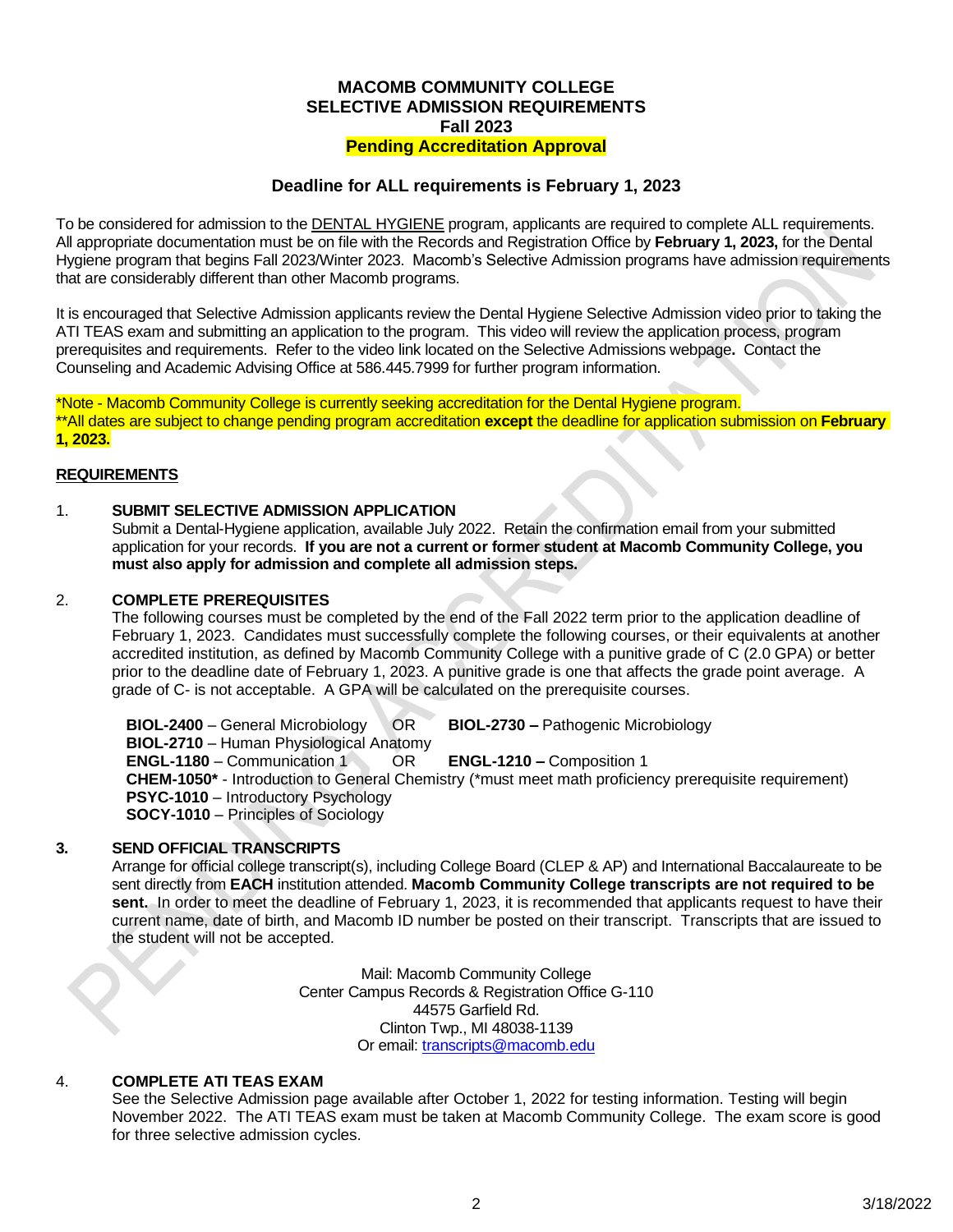#### **RANKING**

All applicants whose documentation is complete and on file by the deadline date are ranked according to the following criteria. Available seats are filled in the same rank order. All prerequisite courses must be completed by the deadline date with a grade of C (2.0 GPA) or better to be ranked. If AP, CLEP and/or IB scores are used, the score is converted to a punitive grade and used for ranking.

- ➢ The GRADE POINT AVERAGE (GPA) of the six prerequisite courses (PSYC 1010, BIOL-2400 or BIOL-2730, BIOL-2710, ENGL-1180 or ENGL-1210, CHEM-1050 and SOCY-1010) are computed and weighted at 50%.
- ➢ The composite score of the ATI TEAS exam is weighted at 50%. The composite score is the average score of the cumulative results of all four components of the ATI TEAS exam. If the exam has been taken more than once, the highest score will be used within the three-year selective admission cycle period.

**MANDATORY ORIENTATION FOR SUCCESSFULLY RANKED CANDIDATES: A mandatory orientation will be held early August. You must attend this orientation to be considered for the program. No other orientation will be offered; if you do not attend it will be understood that you are not interested in entering the program and your name will be removed as a candidate. If you are selected as an alternate candidate, you must also attend the mandatory orientation; no additional orientations will be held.**

#### **PROCESSING**

*Applicants will be ranked in the Dental Hygiene program ONLY if applied and completed all of the requirements to the program BEFORE THE FEBRUARY 1, 2023 DEADLINE DATE.*The processing of all applicants (including filing, computations, and ranking) takes approximately two months following the deadline date. At that time, all applicants are notified by mail of the admission decision, no later than May 1, 2023. Applicants who are not admitted may apply for the following year but will not be given preference by reason of having applied before.

Only those applicants selected for admission are required to submit a \$100.00 **non-refundable** fee to confirm acceptance into the program. Admission is conditional upon proof of health documentation required at the appropriate time by the Department of Health and Human Services, and upon attendance at the mandatory program orientation.

Note: Some or all of the admission criteria listed above may constitute change from the past policy. Macomb retains the prerogative of changing admission procedures and requirements. Furthermore, students and prospective students bear the responsibility for keeping informed of college procedures and requirements.

#### **CRIMINAL BACKGROUND CHECKS AND DRUG SCREENS**

Macomb Community College's clinical partners may not accept students who have been convicted of certain crimes or test positive for certain drugs into a clinical learning environment. Therefore, students must undergo a Criminal Background Check and Drug Screen, at their own expense, through CastleBranch.com in order to be considered for admission to the Dental Hygiene Program.

NOTE: Do not order your criminal background check or drug screen at this time; students will get more information regarding the Criminal Background Check at the mandatory orientation.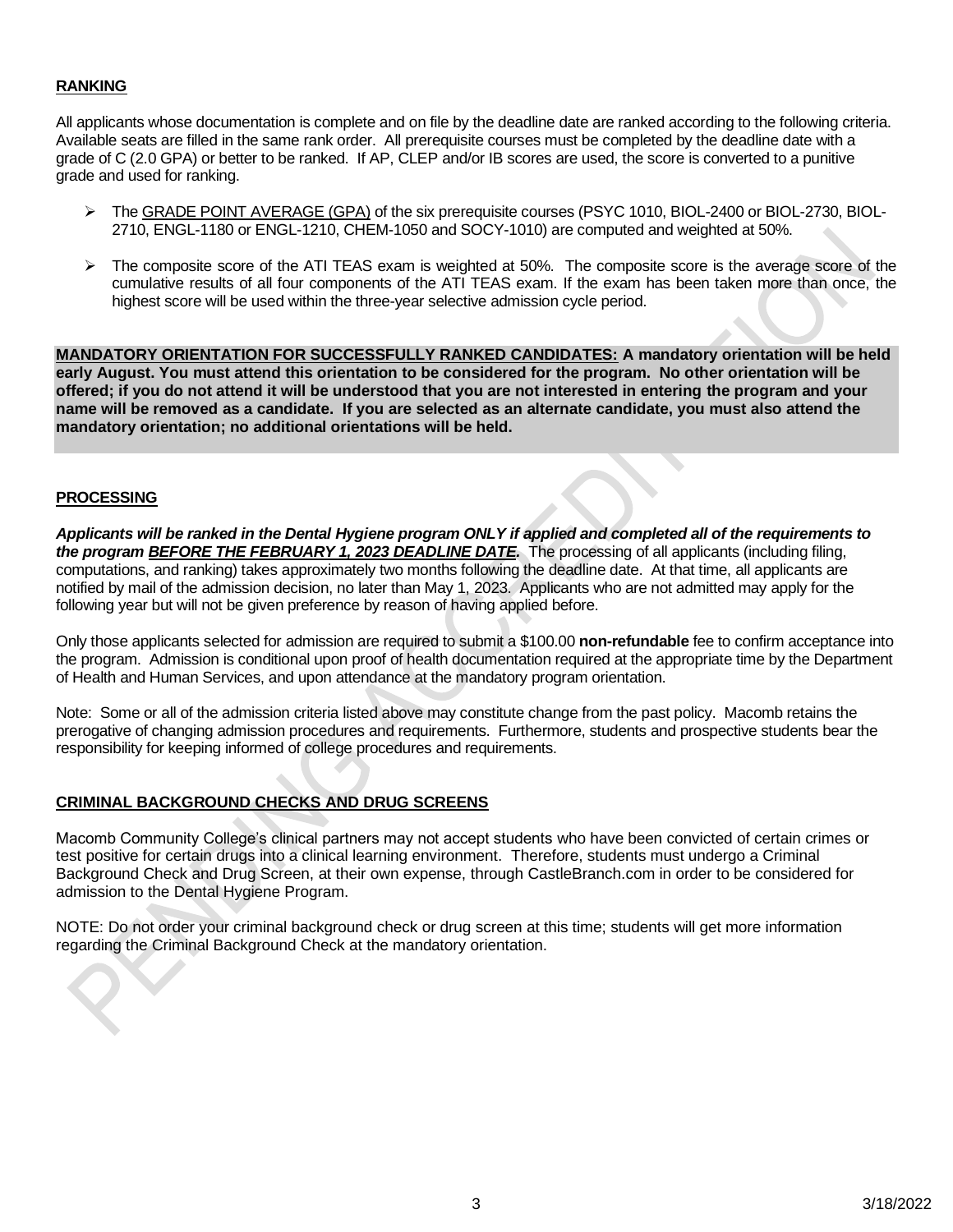#### **DENTAL HYGIENE PROGRAM WAITING PERIODS**

Students are required to disclose any and all federal, state (including states other than Michigan) or local crimes for which the student has been convicted to the Associate Dean for the program the student wishes to enter. Convictions occurring before admission to the program must be reported to the Associate Dean prior to acceptance into the program. Convictions occurring after acceptance into the program must be reported to the Associate Dean immediately.

A student is not eligible for admission to the Dental Hygiene program for a period of years following completion of all terms and conditions of sentencing for conviction of certain crimes. The precise number of years a student must wait following sentencing depends upon the nature of the offense. Generally speaking, the more serious the offense, the longer the student must wait before eligibility is restored.

Macomb Community College has adopted the waiting periods specified in MCL 330.1134a.

If a student has been convicted of a crime, the student should consult the Dental Hygiene Program Waiting Periods (table below) BEFORE seeking admission to the Dental Hygiene program to determine the specific waiting period, if any, applicable to that conviction. Failure to disclose conviction of a crime listed in MCL 330.1134a is grounds for immediate dismissal from the Dental Hygiene program. If a student is convicted of a crime listed in MCL 330.1134a while in the Dental Hygiene program, the student will be immediately dismissed from the program.

| <b>Waiting Period</b>                                                            | <b>Type of Crime</b>                                                                                                                                                              |  |
|----------------------------------------------------------------------------------|-----------------------------------------------------------------------------------------------------------------------------------------------------------------------------------|--|
|                                                                                  | Felonies related to neglect or abuse of a patient in connection with the delivery<br>of health care                                                                               |  |
| <b>Lifetime Ban</b>                                                              | Felonies relating to health care fraud                                                                                                                                            |  |
|                                                                                  | Felonies related to the unlawful manufacture, distribution, prescription, or<br>dispensing of a controlled substance if the conviction was entered on or after<br>August 21, 1996 |  |
|                                                                                  | Adulteration of drugs or medicine injurious to health                                                                                                                             |  |
|                                                                                  | Selling, distributing, delivering or furnishing product containing ephedrine or<br>pseudoephedrine                                                                                |  |
| 15 years following<br>completion of all<br>terms and conditions<br>of sentencing | A felony involving intent to cause death or serious impairment of a body function                                                                                                 |  |
|                                                                                  | A felony resulting in death or serious impairment of a body function                                                                                                              |  |
|                                                                                  | A felony involving the use of force or violence                                                                                                                                   |  |
|                                                                                  | A felony involving the threat of the use of force or violence                                                                                                                     |  |
|                                                                                  | A felony involving cruelty or torture                                                                                                                                             |  |
|                                                                                  | A felony involving intentional or reckless harm to a vulnerable adult by a caregiver or<br>person with authority over a vulnerable adult                                          |  |
|                                                                                  | A felony involving criminal sexual conduct                                                                                                                                        |  |
|                                                                                  | A felony involving abuse or neglect                                                                                                                                               |  |
|                                                                                  | A felony involving the use of a firearm or dangerous weapon                                                                                                                       |  |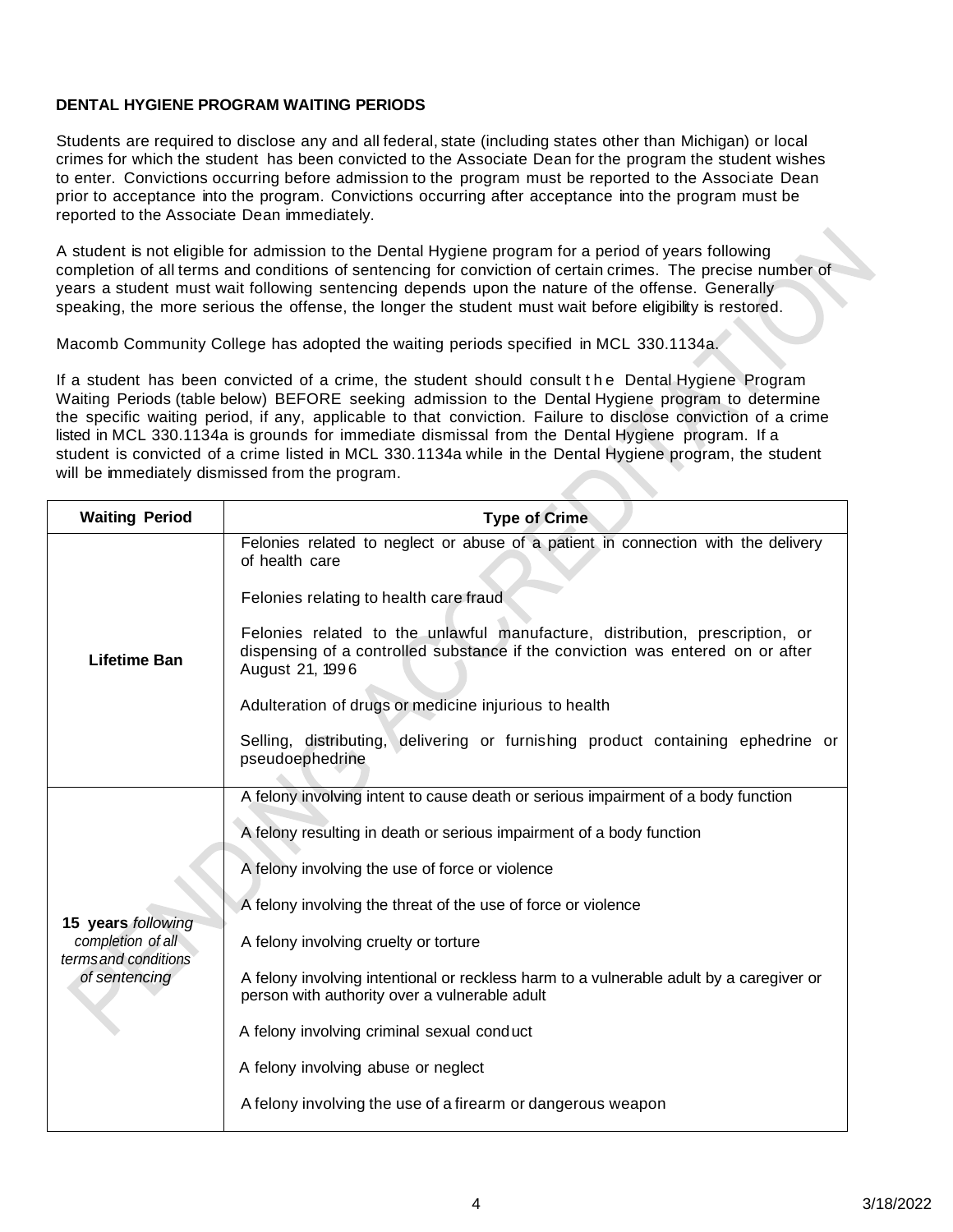| 10 years<br>following completion of<br>all terms and conditions<br>of sentencing | Any other felony, or attempt or conspiracy to commit a felony                                                                                                                 |
|----------------------------------------------------------------------------------|-------------------------------------------------------------------------------------------------------------------------------------------------------------------------------|
|                                                                                  | A misdemeanor involving the use of a firearm or dangerous weapon with the<br>intent to injure                                                                                 |
|                                                                                  | A misdemeanor involving the use of a firearm or dangerous weapon that<br>results in a personal injury                                                                         |
| 10 years                                                                         | A misdemeanor involving the use of force or violence or the threat of the use of<br>force or violence                                                                         |
| following the date of<br>conviction                                              | A misdemeanor involving intentional or reckless harm to a vulnerable adult by a<br>caregiver or person with authority over a vulnerable adult                                 |
|                                                                                  | A misdemeanor involving criminal sexual conduct                                                                                                                               |
|                                                                                  | A misdemeanor involving cruelty or torture                                                                                                                                    |
|                                                                                  | A misdemeanor involving abuse or neglect                                                                                                                                      |
|                                                                                  | A misdemeanor involving cruelty if committed by someone who is less than 16<br>years of age                                                                                   |
|                                                                                  | A misdemeanor involving home invasion                                                                                                                                         |
|                                                                                  | A misdemeanor involving embezzlement                                                                                                                                          |
| 5 years<br>following the date of                                                 | A misdemeanor involving negligent homicide                                                                                                                                    |
| conviction                                                                       | A misdemeanor involving larceny                                                                                                                                               |
|                                                                                  | A misdemeanor of retail fraud in the second degree                                                                                                                            |
|                                                                                  | Any other misdemeanor involving assault, fraud, theft, or the possession or<br>delivery of a controlled substance                                                             |
| 3 years<br>following the date                                                    | A misdemeanor for assault if there was no use of a firearm or dangerous<br>weapon and no intent to commit murder or inflict great bodily injury                               |
|                                                                                  | A misdemeanor of retail fraud in the third degree                                                                                                                             |
| of conviction                                                                    | A misdemeanor involving the creation, delivery or possession with intent to<br>manufacture a controlled substance                                                             |
| 1 year<br>following the date<br>of conviction                                    | A misdemeanor involving the creation, delivery or possession with intent to<br>manufacture a controlled substance if the individual was under 18 at the<br>time of conviction |
|                                                                                  | A misdemeanor for larceny or retail fraud in the second or third degree if the<br>individual, at the time of conviction, is under the age of 16                               |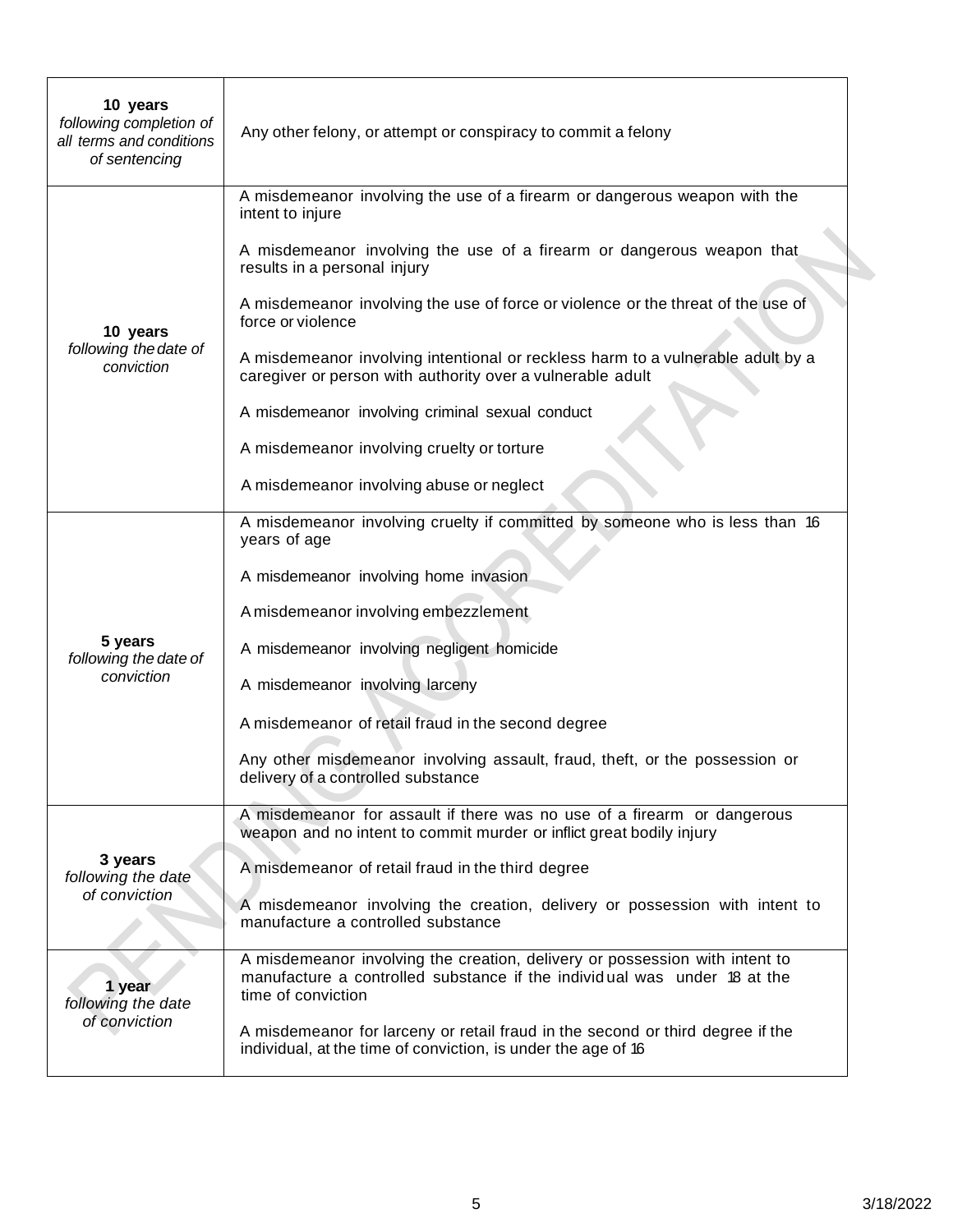# **PHYSICAL EXAM AND IMMUNIZATION**

Students are required to complete a Dental Hygiene Program Medical Form which includes emergency contact information, medical information including medications and affirmation that the student's immunizations are complete. The clinic receptionist will update the form each semester. The following requirements are necessary for admission to and continued participation in the Dental Hygiene Program. All health care requirements MUST be completed within 6 WEEKS PRIOR to the start of the Dental Hygiene Program.

- Physical Exam
	- $\circ$  A health history and physical exam must be obtained within six weeks of the start of the program. Any limitations as noted in the Dental Hygiene Performance Standards sections should be addressed on the Health and Physical Exam form.
	- o Part of the Student's Health History would include discussion of latex allergy/sensitivity. Having a history of allergy/sensitivity to chemicals/latex which could/might be used in the clinic/lab environment is a potentially life-threatening situation. This may limit or prohibit a student's ability to complete the clinical requirements of the Dental Hygiene Program as these products are still used in conjunction with health care Standard Precautions, in environments such as, but not limited to, Dental Science classrooms, lab, clinic and dental offices. In order to make an informed decision regarding one's exposure to latex in the health care field, those individuals with latex allergies/sensitivities should seek advice from their health care provider. This may require a lab test to verify whether there truly is an allergy versus contact dermatitis or another issue. Latex free gloves and certain equipment are provided in the clinic, lab, and radiography rooms to minimize exposure, but the environment may not be 100% latex-free.
- **Immunization and Titers** 
	- o Immunization/Titer requirements for all students entering and progressing in the Health and Public Services programs at Macomb Community College must reflect what is required by the health care partners used for clinical rotations (this includes Hepatitis B and COVID vaccinations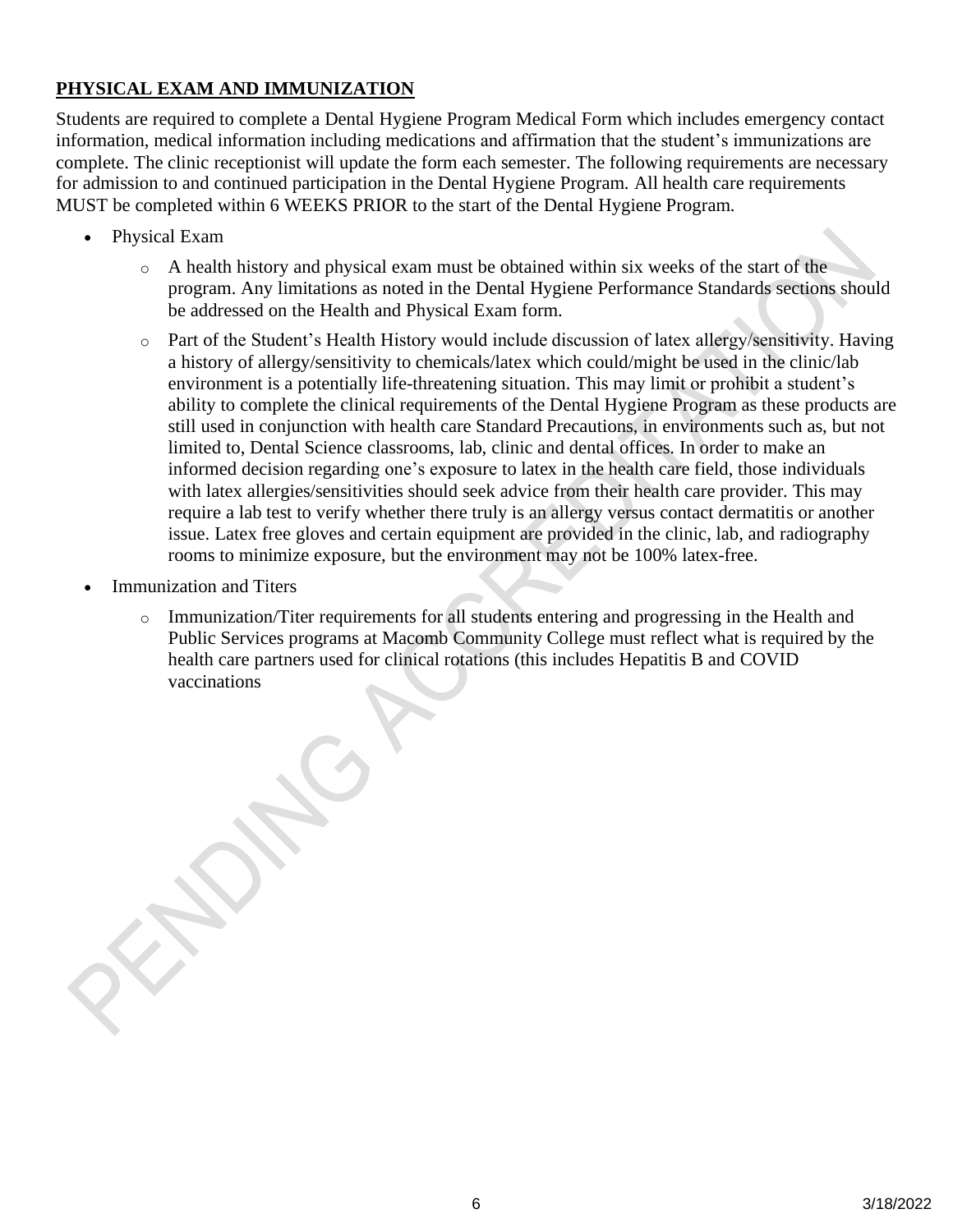The following presumptive evidence of immunity's is required from each student:

| Written, valid documentation of skin test (PPD-T) within the last year and             |
|----------------------------------------------------------------------------------------|
| REPEATED ANNUALLY/chest X-ray done every 5 years with valid                            |
| copy of radiology report.                                                              |
| -Written, valid documentation of 2 doses over 28 days apart.                           |
| -Laboratory evidence of immunity or disease $-$ IgG titer.                             |
| -Birth before 1957 – recommended a series of two doses if titer does NOT               |
| show positive immunity                                                                 |
| Written, valid documentation of 2 doses, 4-8 weeks apart; titer (IgG)                  |
| could be used to show immunity if documentation of vaccine is not                      |
| available.                                                                             |
| Written, valid documentation of 2 doses, 4 weeks apart; third dose 5                   |
| months after second; booster not necessary; titer (Hep B, AB) only valid               |
| within 1-2 months after vaccination.                                                   |
| Written, valid documentation of dose given after 2005; written, valid                  |
| documentation of Td every 10 years for routine booster after initial Tdap.             |
| Written documentation of annual seasonal TIV or QIV vaccine done prior                 |
| to October 15 <sup>th</sup> . Health care workers should not receive LAIV due to viral |
| shedding.                                                                              |
|                                                                                        |

# **MACOMB COMMUNITY COLLEGE DENTAL HYGIENE PROGRAM GOALS**

- 1. Through appropriate and current educational methodologies, prepare graduate to be competent and qualified dental hygiene professionals.
- 2. The graduate will assume an entry-level role in the dental hygiene profession and provide quality, individualized dental hygiene care to diverse populations.
- 3. The graduate will incorporate lifelong learning, professionalism, ethical decisions, and leadership skills in fulfillment of their role in the dental practice.
- 4. The graduate will serve as a resource for oral health promotion and oral disease prevention in the healthcare community.

**PROGRAM SEMESTERS**

# **DENTAL HYGIENE CURRICULAR CONTENT\***

| 1 1100 110 1101 DENIED 1 ERO<br><b>Semester 1 (Fall)</b> |
|----------------------------------------------------------|
| DNHY 1110 Dental Anatomy/Histology**                     |
| DNHY 1112 Principles (Intro to) of Dental Hygiene        |
| DNHY 1114 Dental Radiology                               |
| DNHY 1115 Preclinical Dental Hygiene and Theory          |
| <b>Semester 2 (Winter)</b>                               |
| <b>DNHY</b> 1210 Periodontics                            |
| DNHY 1212 Pharmacology for the Dental Hygienist          |
| DNHY 1214 Dental Hygiene Clinic Theory I                 |
| DNHY 1215 Clinical Dental Hygiene I                      |
| Semester 3 (Summer-12 weeks)                             |
| <b>BIOL 1400 Fundamentals of Nutrition</b>               |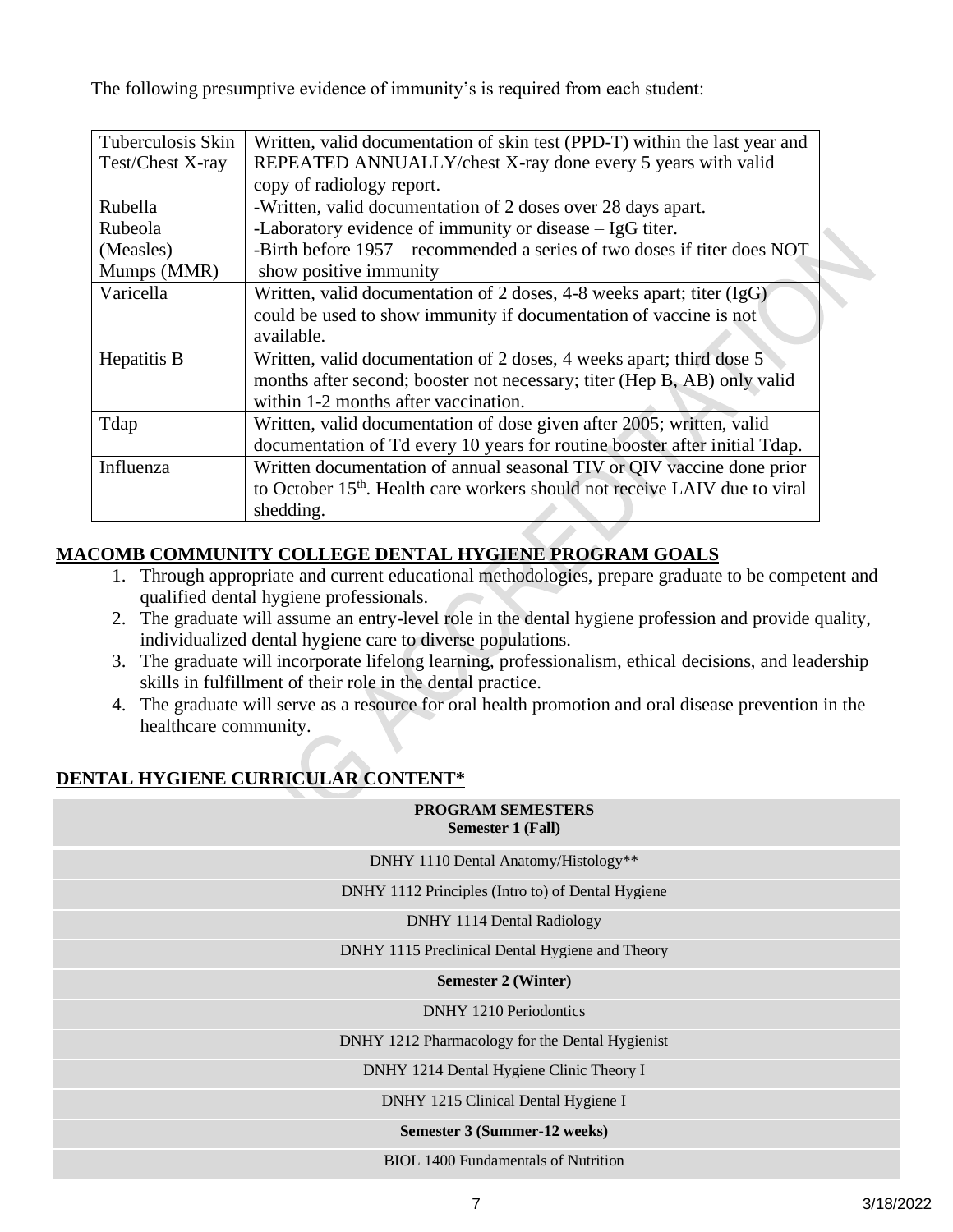| DNHY 1310 Pain Control for the Dental Hygienist                    |
|--------------------------------------------------------------------|
| <b>DNHY 1312 Dental Materials</b>                                  |
| DNHY 1314 Dental Hygiene Clinic Theory II                          |
| DNHY 1315 Clinical Dental Hygiene II                               |
| <b>Semester 4 (Fall)</b>                                           |
| SPCH 1060 Speech Communication or SPCH 1010 Intro to Communication |
| DNHY 2010 General/Oral Pathology                                   |
| DNHY 2012 Community Dental Hygiene                                 |
| DNHY 2014 Dental Hygiene Clinic Theory III                         |
| DNHY 2015 Clinical Dental Hygiene III                              |
| <b>Semester 5 (Winter)</b>                                         |
| PHIL 2100 Introduction to Ethics                                   |
| <b>DNHY 2020 Patient Management Capstone</b>                       |
| DNHY 2022 Dental Practice Management                               |
| DNHY 2024 Dental Hygiene Clinic Theory IV                          |
| DNHY 2025 Clinical Dental Hygiene IV                               |
|                                                                    |

\*Program Start – Fall Semester

#### **COURSE TRANSFER ABILITY**

#### **TO Macomb Community College**

The following are the academic guidelines related to the transfer of courses/credits to Macomb Community College submitted as a joint guideline proposal from The Learning Unit and Student Services.

Only those credits earned at colleges and universities accredited by one of the regional accrediting agencies will be considered for transfer. Regional accreditation does not automatically result in transferability of coursework. When the coursework has been completed at a college or university outside the United States, the college or university must be an officially recognized tertiary institution through:

- [The Department of Education](http://ope.ed.gov/accreditation/Search.aspx)
- The Council [for Higher Education Accreditation](http://www.chea.org/)

Final recognition and posting of transfer courses on the student's academic record at Macomb Community College will follow receipt of an "**official**" transcript of course work sent from the previous institution (s) and the applicant's admission to Macomb Community College.

• [Macomb Community College -](https://www.macomb.edu/about-macomb/college-policies/administrative/transfer-credit.html) Transfer Credit

#### **FROM Macomb Community College**

The University Center at Macomb is a unique transfer destination located on Center Campus in Clinton Township. It offers students and the community more than 60 programs through partnerships with 11 colleges and universities, providing access to upper-level bachelor's, master's and doctoral degree programs.

[Macomb Community College -](https://www.macomb.edu/future-students/choose-program/transfer-opportunities/index.html) Transfer Opportunities

#### **University Center Partners**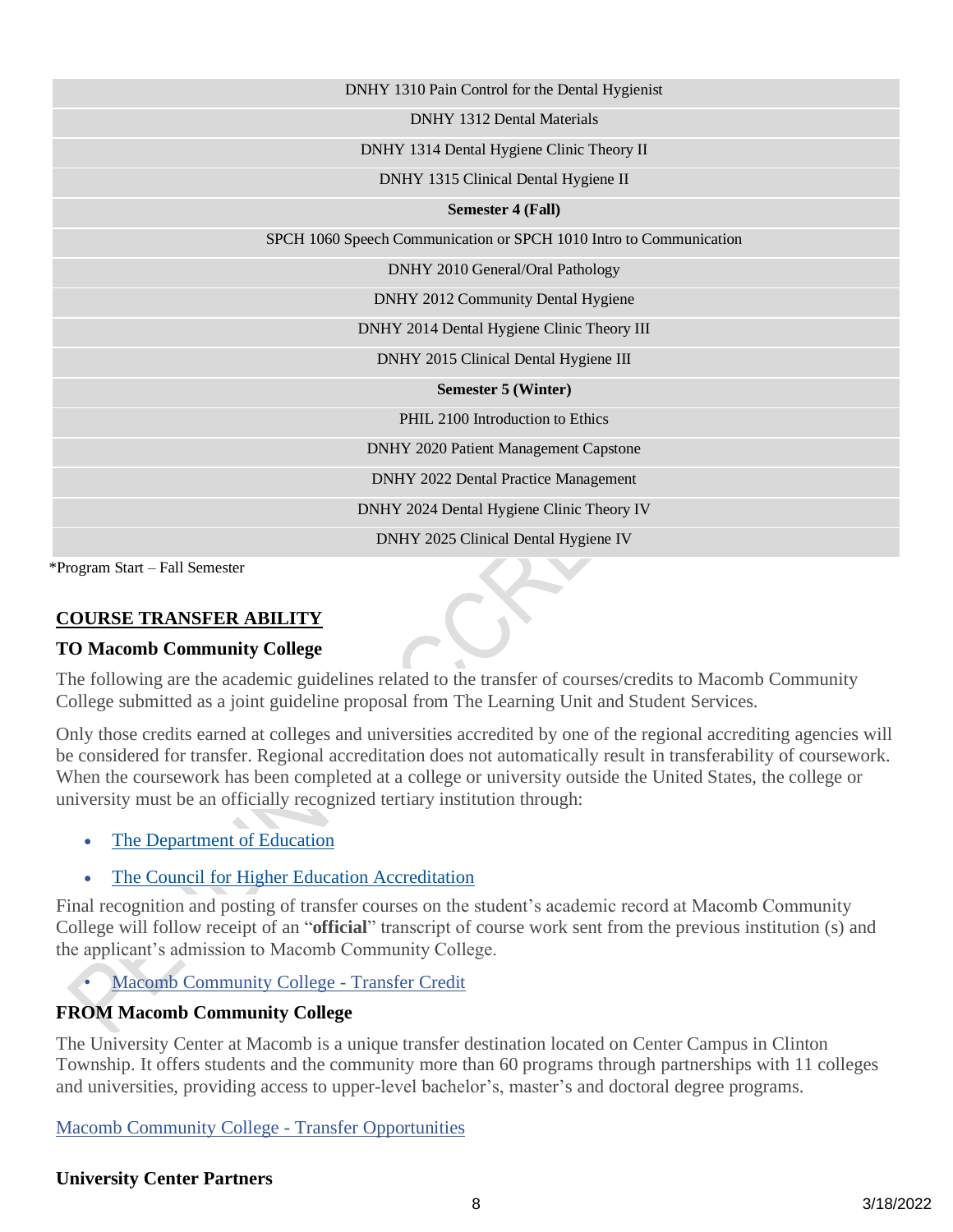- [Central Michigan University](https://www.macomb.edu/future-students/choose-program/university-center/central-michigan-university.html)
- [University of Detroit Mercy](https://www.macomb.edu/future-students/choose-program/university-center/detroit-mercy.html)
- **[Ferris State University](https://www.macomb.edu/future-students/choose-program/university-center/ferris-state-university.html)**
- [Madonna University](https://www.macomb.edu/future-students/choose-program/university-center/madonna-university.html)
- [Michigan State University](https://www.macomb.edu/future-students/choose-program/university-center/michigan-state-university.html) (College of Osteopathic Medicine only)
- **[Northwood University](https://www.macomb.edu/future-students/choose-program/university-center/northwood-university.html)**
- **[Oakland University](https://www.macomb.edu/future-students/choose-program/university-center/oakland-university.html)**
- **[Rochester University](https://www.macomb.edu/future-students/choose-program/university-center/rochester-university.html)**
- [Walsh](https://www.macomb.edu/future-students/choose-program/university-center/walsh-college.html)
- [Wayne State University](https://www.macomb.edu/future-students/choose-program/university-center/wayne-state-university.html)
- **[Western Michigan University](https://www.macomb.edu/future-students/choose-program/university-center/western-michigan-university.html)**

# **DENTAL HYGIENE SCOPE OF PRACTICE**

Dental hygienists work in a variety of settings delivering clinical care. Every state enacts their own laws determining the services dental hygienists can perform, the settings in which they can practice, and the supervision under which they practice.

Scope of Practice | ADHA - [American Dental Hygienists Association](https://www.adha.org/scope-of-practice)

#### **DENTAL HYGIENE PRACTICE ACT OVERVIEW BY STATE**

[ADHA\\_Practice\\_Act\\_Overview\\_7-2021.pdf](https://www.adha.org/resources-docs/advocacy/practice-issues/scope-of-practice/ADHA_Practice_Act_Overview_7-2021.pdf)

# **VARIATION OF DENTAL HYGIENE SCOPE OF PRACTICE BY STATE**

[Variation in Dental Hygiene Scope of Practice by State | Oral Health Workforce Research Center](https://oralhealthworkforce.org/resources/variation-in-dental-hygiene-scope-of-practice-by-state/)

#### **EMPLOYMENT OPPORTUNITIES**

Nationally the need for dental hygiene care continues to grow. A wide array of job opportunities are available for dental hygiene graduates. Along with the traditional clinical role as a dental hygienist, graduates may choose to work in education, research, administration, consumer advocation, and/or pharmaceutical sales. Although the pending program will place special emphasis on educating the clinical hygienist, each of the previously mentioned roles are incorporated into the theoretical framework and practical experiences of the curriculum.

# **BLOOD BORNE PATHOGENS, INFECTIOUS DISEASES, PREGNANCY, AND RADIATION SAFETY POLICIES**

#### **BLOOD BORNE PATHOGENS**

All pre-dental hygiene students, students in the program, faculty, staff and patients who present with a medical history positive for blood borne infectious diseases will be serviced following all the guidelines of the Americans with Disabilities Act. All Occupational Safety and Hazard Association (OSHA) guidelines, as well as state requirements, will be strictly adhered to and standard precautions followed on every patient.

Specific guidelines exist for healthcare facilities to reduce significant risk of infection of employees exposed to infectious body fluids or tissue from infected persons or animals. Dental personnel and patients may be exposed to a wide variety of microorganisms in the blood and saliva of patients in the dental operatory. Infectious agents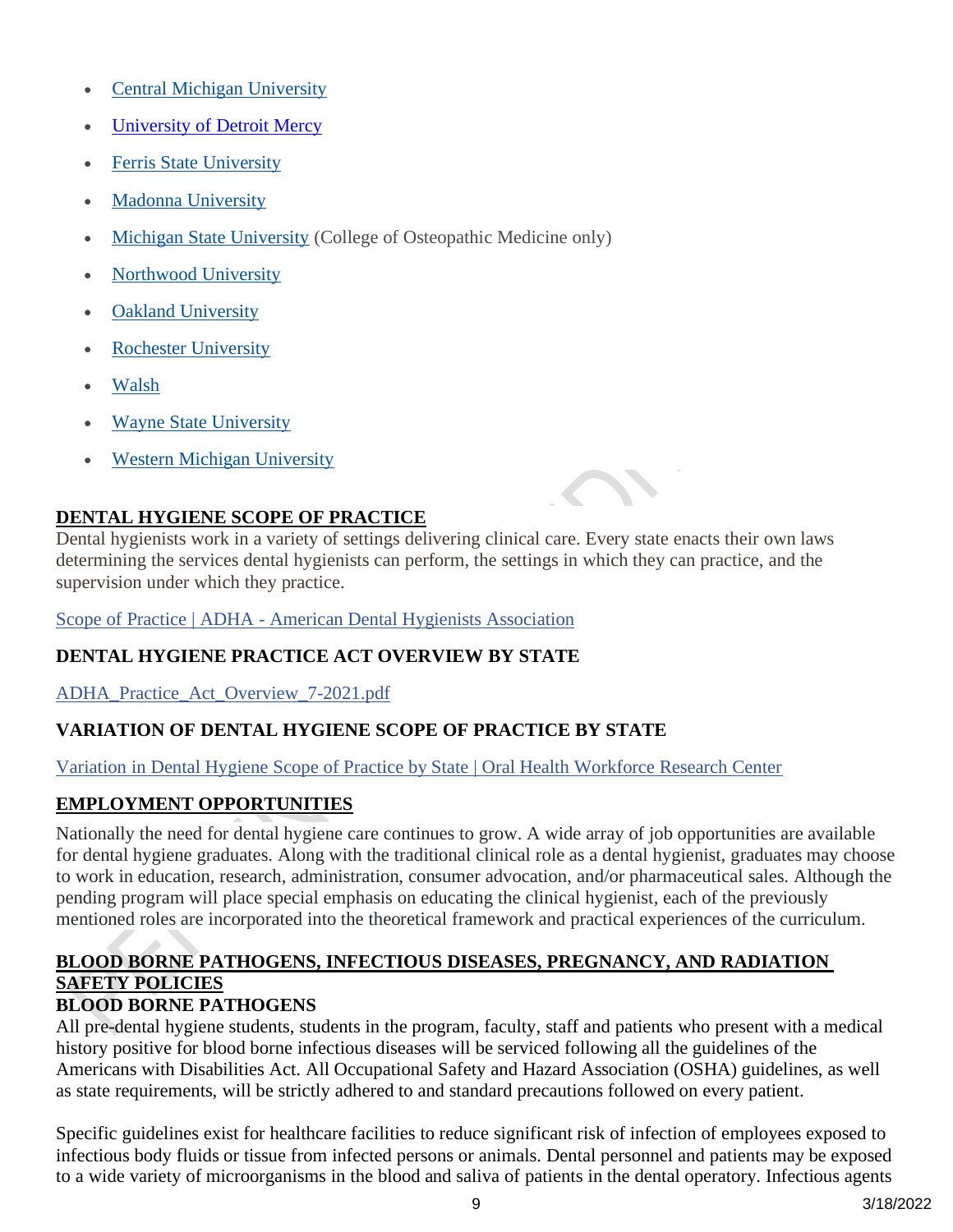may be transmitted in dental practice by blood or saliva through direct contact, droplet nuclei, or aerosols. Indirect transmission is also possible by contaminated instruments. Patients and dental healthcare personnel may be the cause of cross contamination. The following set of infection control guidelines can be effective for preventing the spread of microorganisms found in blood and body fluids.

The Blood borne Pathogens Standard issued by the U.S. Occupational Safety and Health Administration (OSHA), is the latest in a series of health standards. In this state, the Michigan Occupational Safety and Health Act (MIOSHA) is the authority under which safety and health regulations are promulgated and enforced. Since Michigan has its own program, Michigan dental personnel must comply with the MIOSHA counterpart to the Blood borne Pathogens Standard, known as the "Michigan Blood borne Infectious Disease Rules" Contained within these guidelines are found mechanisms used to ensure adequate asepsis; protocols for dealing with potentially hazardous procedures, materials, and wastes; procedures for monitoring the compliance with these protocols; and a review and evaluation schedule for evaluating the success of these guidelines

### **RADIATION SAFETY**

The Dental Hygiene Program follows ALARA (As Low As Reasonably Achievable) guidelines to provide the best diagnostic images while minimizing patient exposure to ionizing radiation. IN accordance with ALARA the following rules shall always be abided by:

\*No individuals, including students, will be exposed to radiation for teaching purposes. Therefore, patients will not be subjected to radiographic retakes solely for the students to demonstrate technical competency.

\*No radiographs will be taken without an expected diagnostic advantage to the individual.

\*Authorization for radiographs is given by the supervising dentist or the patient's dentist of record following a comprehensive dental and medical history.

\*If radiographs are recent and available, they will be evaluated prior to taking new radiographs.

\*It is up to the discretion of the supervising dentist whether to prescribe radiographs on clinic patients. \*All retakes must be directly supervised by a faculty member.

\*The radiographic operatories are constructed with double thick dry wall to restrict radiation exposure to individuals nearby and in the clinic areas.

\*Dental hygiene students and faculty can make an exposure once properly positioned behind the operatory wall.

\*All patients will be required to wear a lead apron and a thyroid collar.

\*A radiography logbook, located in the radiographic area, is maintained and monitored by the radiography instructor/faculty. Included will be the date, student's name, patient's name, the number and type of images, also indicating if an image was a retake.

\*All students and faculty follow appropriate image exposing techniques and factors necessary for proper viewing.

\*All students and faculty respond to patient concerns about safety with factual knowledge, scientific data, and utilization of critical thinking skills.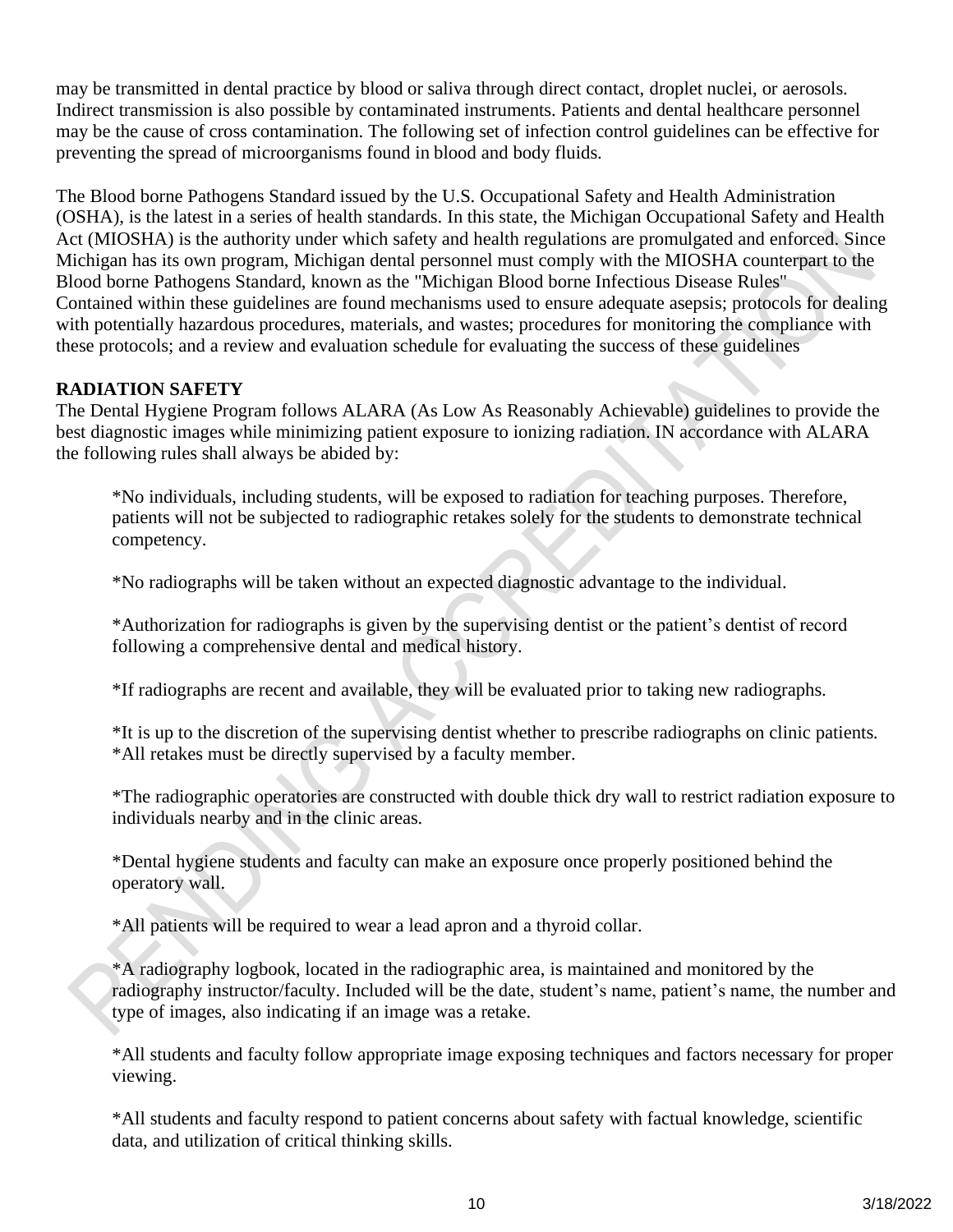\*Infection control procedures are extremely important when taking radiographs. All infection control protocol must be strictly adhered to.

\*All radiographic equipment is certified by the State Department of Radiological Health and follows Michigan state codes.

#### **PREGNANCY**

Pregnant students are not required to report their pregnancy to school officials. It is suggested that pregnant students seek information regarding her health and/or the health of the unborn child as it relates to the demands of the program of study. The programs Pregnancy Policy, outlines the risks associated with the dental setting, was provided with the admissions materials and a signed copy is retained in the students file with the Associate Dean. A copy may be obtained at the student's request at any time. Students who wish to declare their pregnancy may contact the Associate Dean or dental hygiene faculty. Due to the risks involved with pregnant students, Macomb Community College does not assume any liability for complications directly resulting from clinical practice.

Radiation has long been recognized as potentially hazardous to the fetus, as well as several other dental product fumes. Therefore, precautionary measures must be taken for pregnant patients and dental hygiene students. The National Council on Radiation Protection and Measurements recommends that the maximum per dose (MPD) equivalent to the embryo-fetus from occupational exposure to the expectant mother be limited to 0.5 REM for the entire gestational period. Through proper instruction of all safety precautions, personal monitoring and strict adherence to these precautions, it is possible to prevent fetal MPD levels from being surpassed.

The radiography portion of the dental hygiene program begins in the fall semester of the first year with a limited amount of exposures and continues into the second year. A student will not have course objectives and/or course criteria waived. However, an incomplete grade "I" may be given in certain courses if deemed necessary by the program faculty. Due to the importance of maintaining the prescribed rotation schedule for the program, the following policies have been set forth.

Should any student suspect pregnancy, the student is required to:

\*Notify the MCC Dental Hygiene Program Associate Dean immediately.

\*Within two weeks, submit a statement from her physician verifying pregnancy and expected due date. **The statement must include a physician's recommendation of the following options:** 

\*Immediate resignation from the program with the knowledge that readmittance at a future date. \*Continued full-time status, stating any physical limitations/restrictions.

The pregnant student will be required to abide by the following:

\*STRICT adherence to all safety precautions for protection purposes, including the standard procedures of standing behind double thick dry wall walls and maintaining 6' from the source of radiation. \*Utilization of an operator lead apron when exposing radiographs.